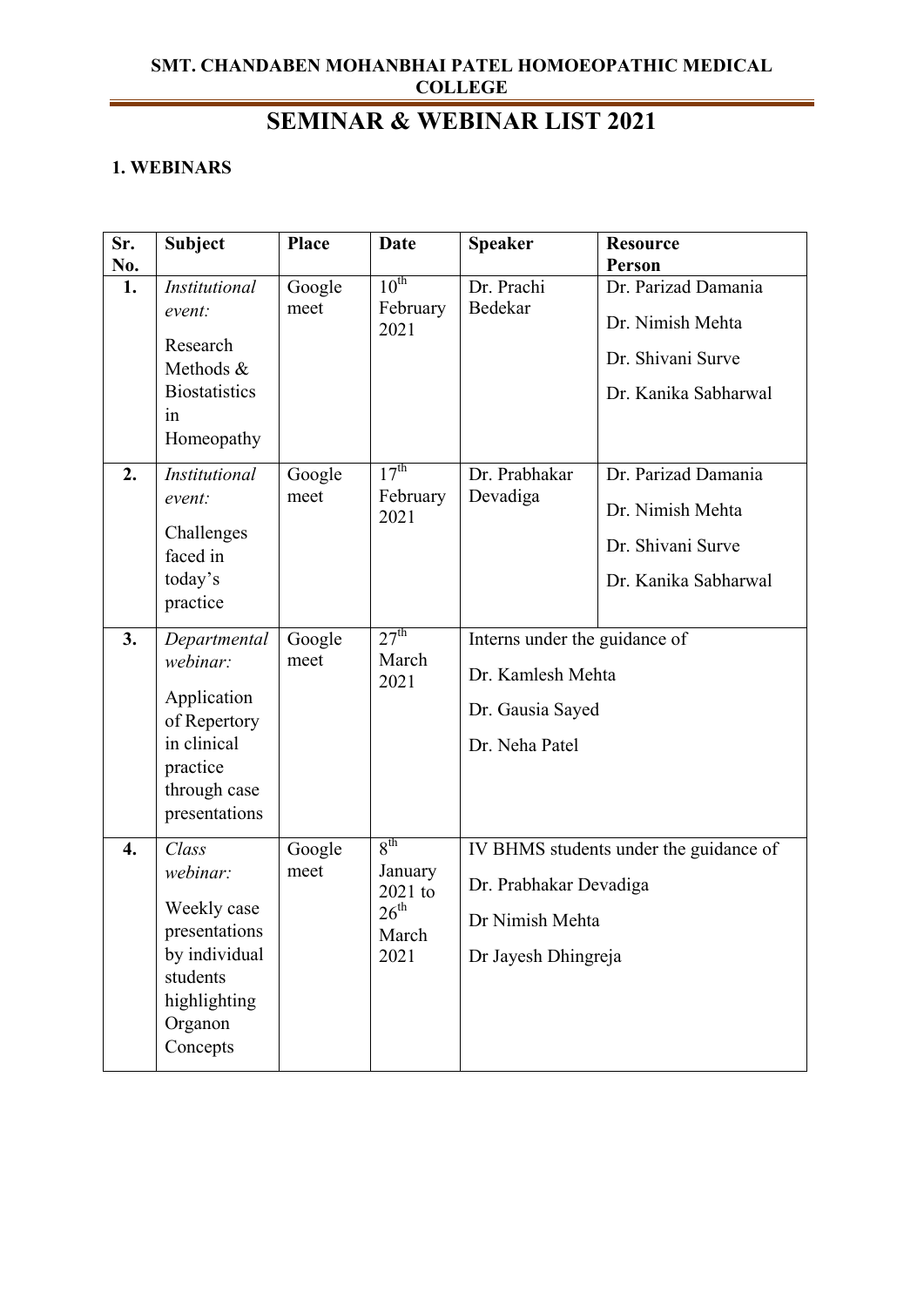#### **SMT. CHANDABEN MOHANBHAI PATEL HOMOEOPATHIC MEDICAL COLLEGE**  $\overline{\phantom{a}}$

|    |                                                  |                | <b>SEMINAR &amp; WEBINAR LIST 2021</b> |                          |                         |
|----|--------------------------------------------------|----------------|----------------------------------------|--------------------------|-------------------------|
| 5. | Institutional event:                             | Google<br>meet | $5th$ April<br>2021                    | Dr. Rakesh<br>Gupta &    | Dr. Parizad<br>Damania  |
|    | Boenninghausen<br>Approach                       |                |                                        | Dr. Prachi Singh         | Dr. Nimish<br>Mehta     |
|    |                                                  |                |                                        |                          | Dr. Shivani<br>Surve    |
|    |                                                  |                |                                        |                          | Dr. Kanika<br>Sabharwal |
| 6. | Institutional event:<br>Rediscovering            | Google<br>meet | $\overline{5^{th}$ April<br>2021       | Dr. Tanvi<br>Chitrakathi | Dr. Parizad<br>Damania  |
|    | relevance of Dr.<br>Boenninghausen &             |                |                                        |                          | Dr. Nimish<br>Mehta     |
|    | Dr. Phatak's<br>approach in Clinical<br>Practice |                |                                        |                          | Dr. Shivani<br>Surve    |
|    |                                                  |                |                                        |                          | Dr. Kanika<br>Sabharwal |
| 7. | Institutional event:<br>Hahnemannian             | Google<br>meet | $6th$ April<br>2021                    | Dr. Kamlesh<br>Mehta     | Dr. Parizad<br>Damania  |
|    | Approach to<br>Similimum                         |                |                                        |                          | Dr. Nimish<br>Mehta     |
|    |                                                  |                |                                        |                          | Dr. Shivani<br>Surve    |
|    |                                                  |                |                                        |                          | Dr. Kanika<br>Sabharwal |
| 8. | Institutional event:<br>Keynotes & Rare          | Google<br>meet | $6th$ April<br>2021                    | Dr. Nimish<br>Shukla     | Dr. Parizad<br>Damania  |
|    | remedies                                         |                |                                        |                          | Dr. Nimish<br>Mehta     |
|    |                                                  |                |                                        |                          | Dr. Shivani<br>Surve    |
|    |                                                  |                |                                        |                          | Dr. Kanika<br>Sabharwal |
|    |                                                  |                |                                        |                          |                         |
|    |                                                  |                |                                        |                          |                         |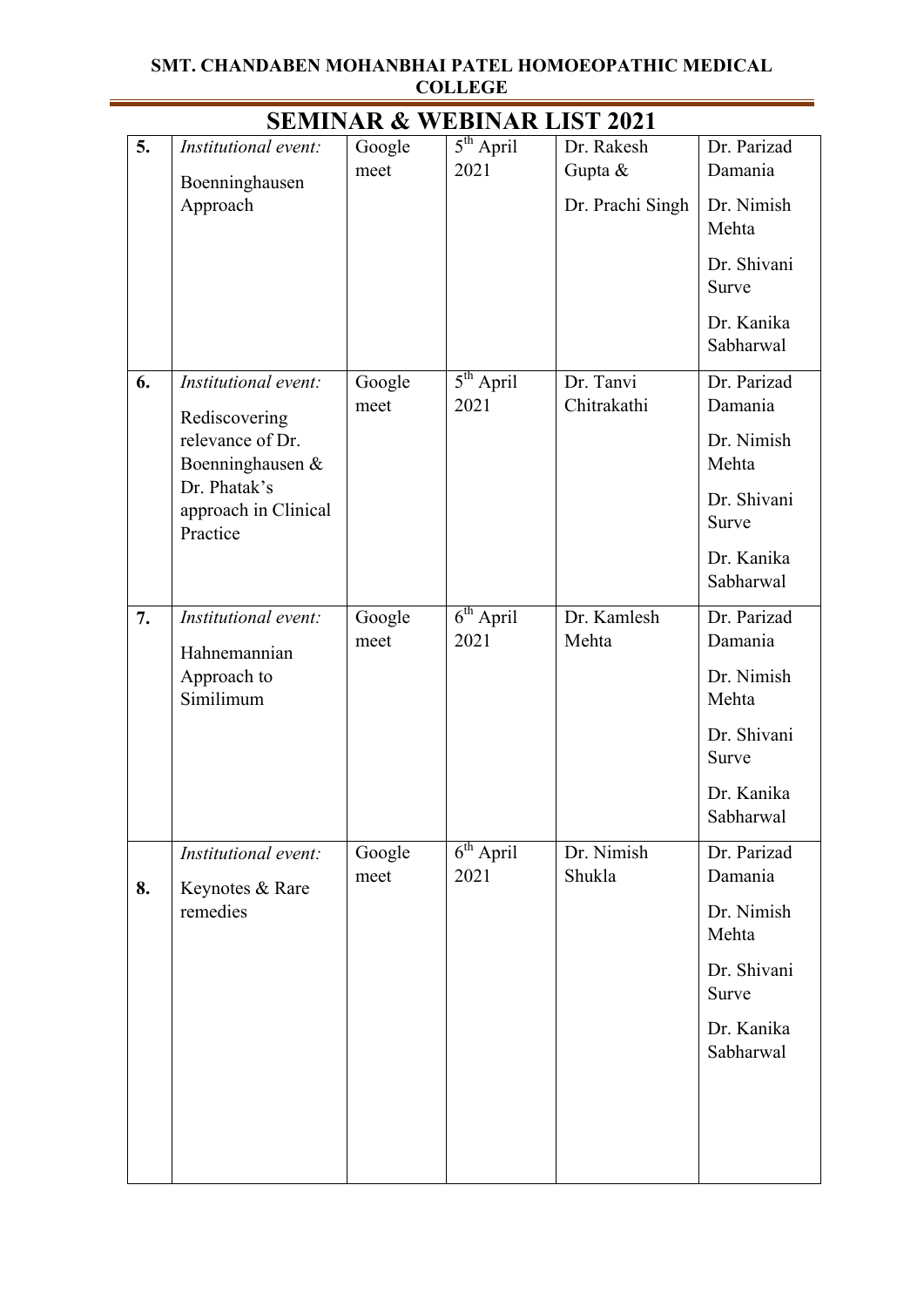#### **SMT. CHANDABEN MOHANBHAI PATEL HOMOEOPATHIC MEDICAL COLLEGE**  $\overline{\phantom{a}}$

|     |                                                             |                | <b>SEMINAR &amp; WEBINAR LIST 2021</b>   |                               |                         |
|-----|-------------------------------------------------------------|----------------|------------------------------------------|-------------------------------|-------------------------|
| 9.  | Institutional event:                                        | Google<br>meet | $\overline{6}^{\text{th}}$ April<br>2021 | Dr. Nimish<br>Mehta           | Dr. Parizad<br>Damania  |
|     | Quick prescribing by<br>Keynotes & Materia<br>Medica-family |                |                                          |                               | Dr. Nimish<br>Mehta     |
|     | approach                                                    |                |                                          |                               | Dr. Shivani<br>Surve    |
|     |                                                             |                |                                          |                               | Dr. Kanika<br>Sabharwal |
| 10. | Institutional event:<br>Contemporary                        | Google<br>meet | $6th$ April<br>2021                      | Dr. Jayesh<br>Dhingreja & Dr. | Dr. Parizad<br>Damania  |
|     | Approach in case<br>processing                              |                |                                          | Aavishkar<br>Zagday           | Dr. Nimish<br>Mehta     |
|     |                                                             |                |                                          |                               | Dr. Shivani<br>Surve    |
|     |                                                             |                |                                          |                               | Dr. Kanika<br>Sabharwal |
| 11. | Institutional event:<br>Homeopathic                         | Google<br>meet | $6th$ April<br>2021                      | Dr. Tarul Jadhav              | Dr. Parizad<br>Damania  |
|     | Approach in<br><b>Operative Cases</b>                       |                |                                          |                               | Dr. Nimish<br>Mehta     |
|     |                                                             |                |                                          |                               | Dr. Shivani<br>Surve    |
|     |                                                             |                |                                          |                               | Dr. Kanika<br>Sabharwal |
| 12. | Institutional event:<br>Boger's Approach                    | Google<br>meet | $7th$ April<br>2021                      | Dr. Rakesh<br>Gupta &         | Dr. Parizad<br>Damania  |
|     |                                                             |                |                                          | Dr. Nimish<br>Mehta           | Dr. Nimish<br>Mehta     |
|     |                                                             |                |                                          |                               | Dr. Shivani<br>Surve    |
|     |                                                             |                |                                          |                               | Dr. Kanika<br>Sabharwal |
|     |                                                             |                |                                          |                               |                         |
|     |                                                             |                |                                          |                               |                         |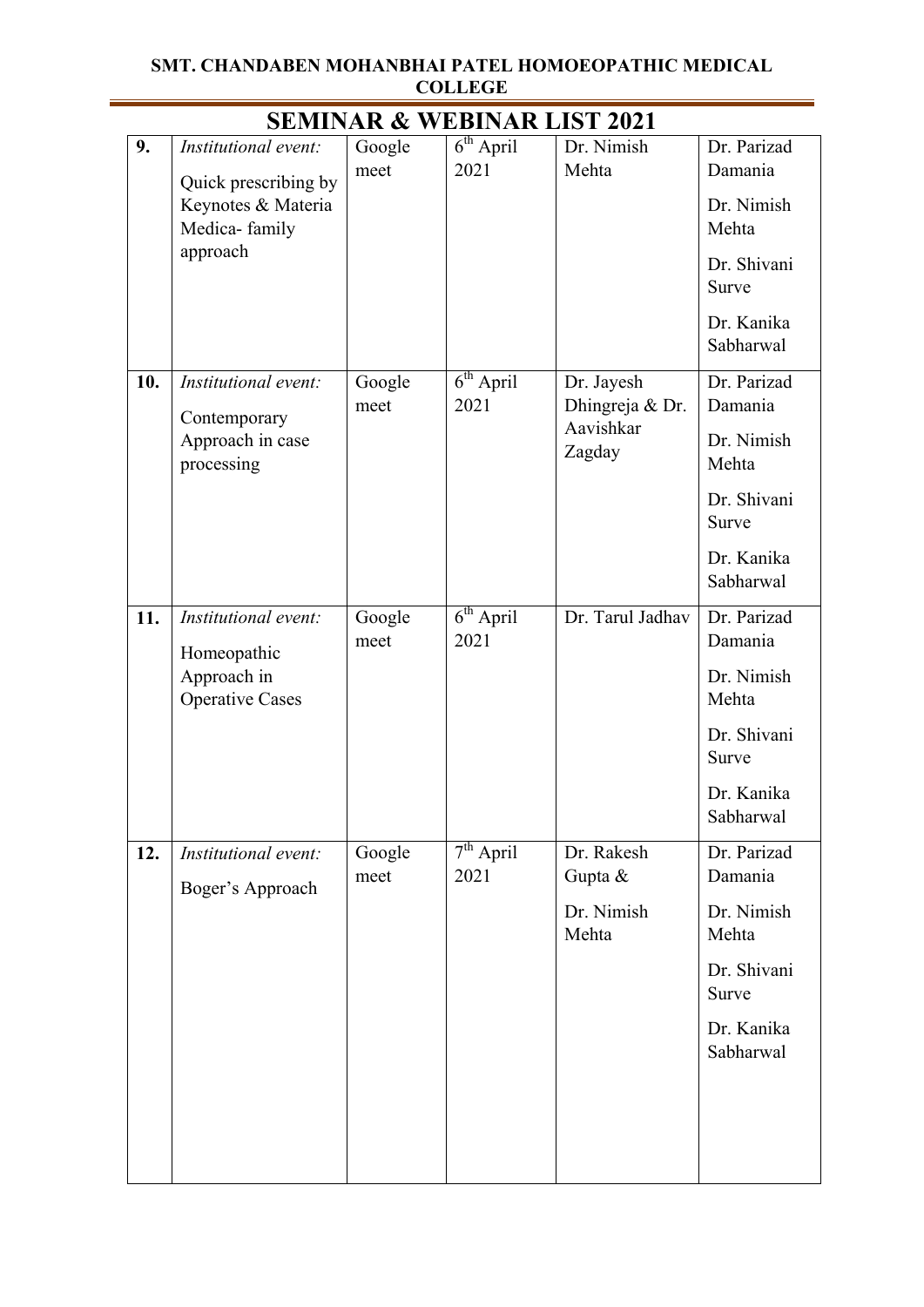#### **SMT. CHANDABEN MOHANBHAI PATEL HOMOEOPATHIC MEDICAL COLLEGE** <u> 1980 - Johann Barn, mars an t-Amerikaansk kommunister (</u> <u> 1980 - Johann Barbara, martxa amerikan p</u>

|     | <b>SEMINAR &amp; WEBINAR LIST 2021</b>       |                |                     |                             |                          |  |  |
|-----|----------------------------------------------|----------------|---------------------|-----------------------------|--------------------------|--|--|
| 13. | Institutional event:<br>Integrated           | Google<br>meet | $7th$ April<br>2021 | Dr. Kanika<br>Sabharwal     | Dr. Parizad<br>Damania   |  |  |
|     | Homeopathic<br>Approach in                   |                |                     |                             | Dr. Nimish<br>Mehta      |  |  |
|     | Infertility                                  |                |                     |                             | Dr. Shivani<br>Surve     |  |  |
|     |                                              |                |                     |                             | Dr. Kanika<br>Sabharwal  |  |  |
| 14. | Class webinar:<br>Tips on Boosting           | Google<br>meet | $7th$ April<br>2021 | Video<br>presentation by    | Dr. Parizad<br>Damania   |  |  |
|     | Immunity during                              |                |                     | C.M.P Faculities            | Dr. Rupa Rao             |  |  |
|     | COVID-19                                     |                |                     |                             | Dr. Tanvi<br>Chitrakathi |  |  |
| 15. | Institutional event:<br>From Characteristics | Google<br>meet | $8th$ April<br>2021 | Dr. Amirali<br>Badami       | Dr. Parizad<br>Damania   |  |  |
|     | to Rare Remedies                             |                |                     |                             | Dr. Nimish<br>Mehta      |  |  |
|     |                                              |                |                     |                             | Dr. Shivani<br>Surve     |  |  |
|     |                                              |                |                     |                             | Dr. Kanika<br>Sabharwal  |  |  |
| 15. | Institutional event:<br>Quick prescribing    | Google<br>meet | $8th$ April<br>2021 | Dr. Nimish<br>Mehta         | Dr. Parizad<br>Damania   |  |  |
|     | with novel<br>derivations of                 |                |                     |                             | Dr. Nimish<br>Mehta      |  |  |
|     | Keynotes with 5<br>cases                     |                |                     |                             | Dr. Shivani<br>Surve     |  |  |
|     |                                              |                |                     |                             | Dr. Kanika<br>Sabharwal  |  |  |
| 16. | Institutional event:<br>Miasmatic approach   | Google<br>meet | $8th$ April<br>2021 | Dr. Trupti M.<br>Deorukhkar | Dr. Parizad<br>Damania   |  |  |
|     | to Amenorrhoea                               |                |                     |                             | Dr. Nimish<br>Mehta      |  |  |
|     |                                              |                |                     |                             | Dr. Shivani<br>Surve     |  |  |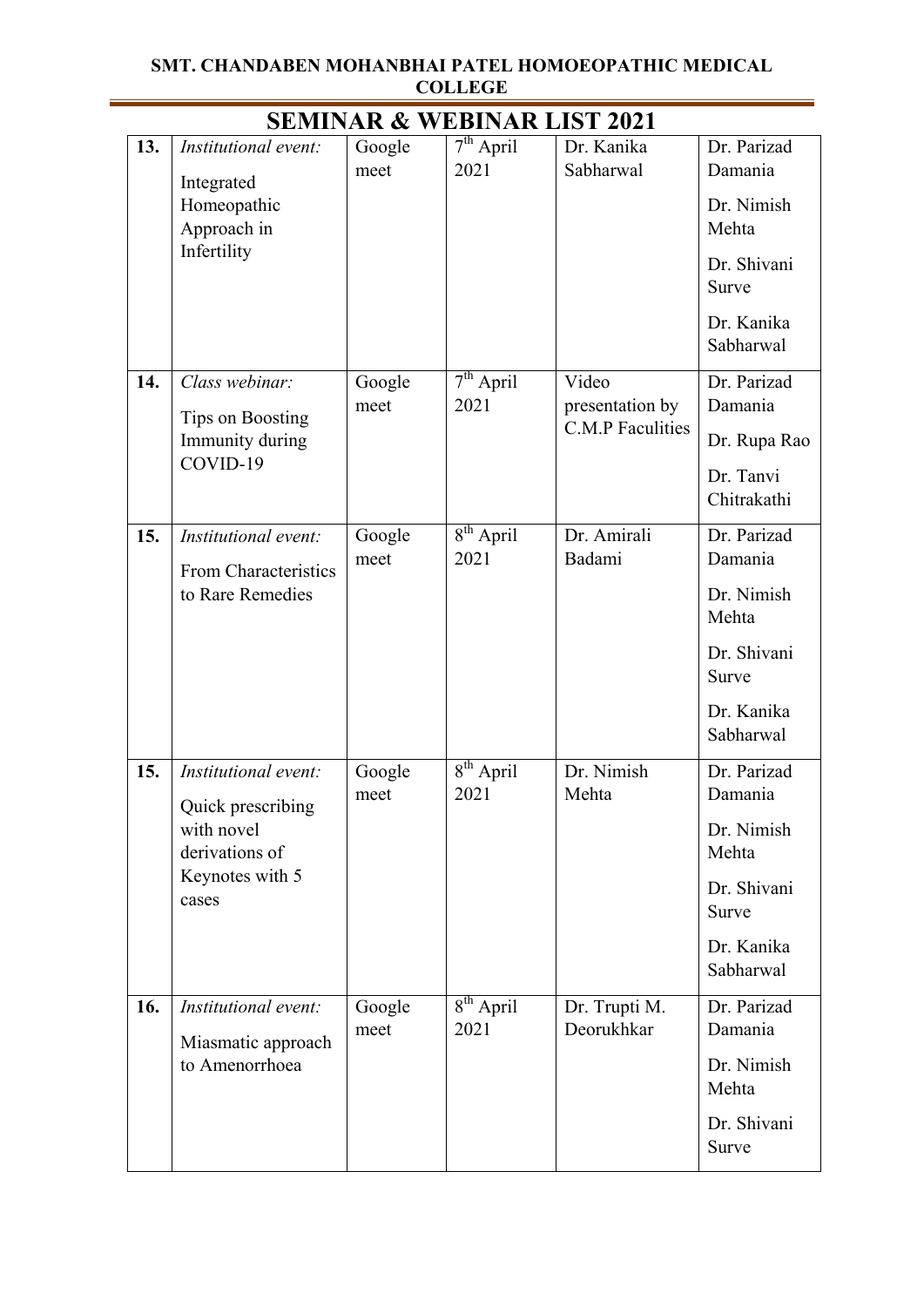#### **SMT. CHANDABEN MOHANBHAI PATEL HOMOEOPATHIC MEDICAL COLLEGE** <u> 1980 - Johann Barbara, martxa amerikan p</u>

| <b>SEMINAR &amp; WEBINAR LIST 2021</b> |                                                                                                                                                           |                |                        |                                                     |                                                                                                  |  |
|----------------------------------------|-----------------------------------------------------------------------------------------------------------------------------------------------------------|----------------|------------------------|-----------------------------------------------------|--------------------------------------------------------------------------------------------------|--|
|                                        |                                                                                                                                                           |                |                        |                                                     | Dr. Kanika<br>Sabharwal                                                                          |  |
| 17                                     | Institutional event:<br>Kentian Approach                                                                                                                  | Google<br>meet | $8th$ April<br>2021    | Dr. Jayesh<br>Dhingreja                             | Dr. Parizad<br>Damania<br>Dr. Nimish<br>Mehta<br>Dr. Shivani<br>Surve<br>Dr. Kanika<br>Sabharwal |  |
| 18.                                    | Institutional event:<br>Rediscovering<br>relevance of Dr.<br>Boenninghausen &<br>Dr. Phatak's<br>approach in Clinical<br>Practice                         | Google<br>meet | $8^{th}$ April<br>2021 | Dr. Tanvi<br>Chitrakathi &<br>Dr. Shyama<br>Bora    | Dr. Parizad<br>Damania<br>Dr. Nimish<br>Mehta<br>Dr. Shivani<br>Surve<br>Dr. Kanika<br>Sabharwal |  |
| 19.                                    | Institutional event:<br>Hahnemann a<br>visionary through<br>cases<br>(Hahnemannian<br>Approach in view of<br>Modern day<br>pathological<br>understanding) | Google<br>meet | $9th$ April<br>2021    | Dr. Prabhakar<br>Devadiga                           | Dr. Parizad<br>Damania<br>Dr. Nimish<br>Mehta<br>Dr. Shivani<br>Surve<br>Dr. Kanika<br>Sabharwal |  |
| 20.                                    | Institutional event:<br>Significance of Lab<br>investigations &<br>clinical diagnosis in<br>case taking &<br>remedy prescription                          | Google<br>meet | $9^{th}$ April<br>2021 | Dr. Prachi<br>Bedekar & Dr.<br>Prachi<br>Bhanushali | Dr. Parizad<br>Damania<br>Dr. Nimish<br>Mehta<br>Dr. Shivani<br>Surve                            |  |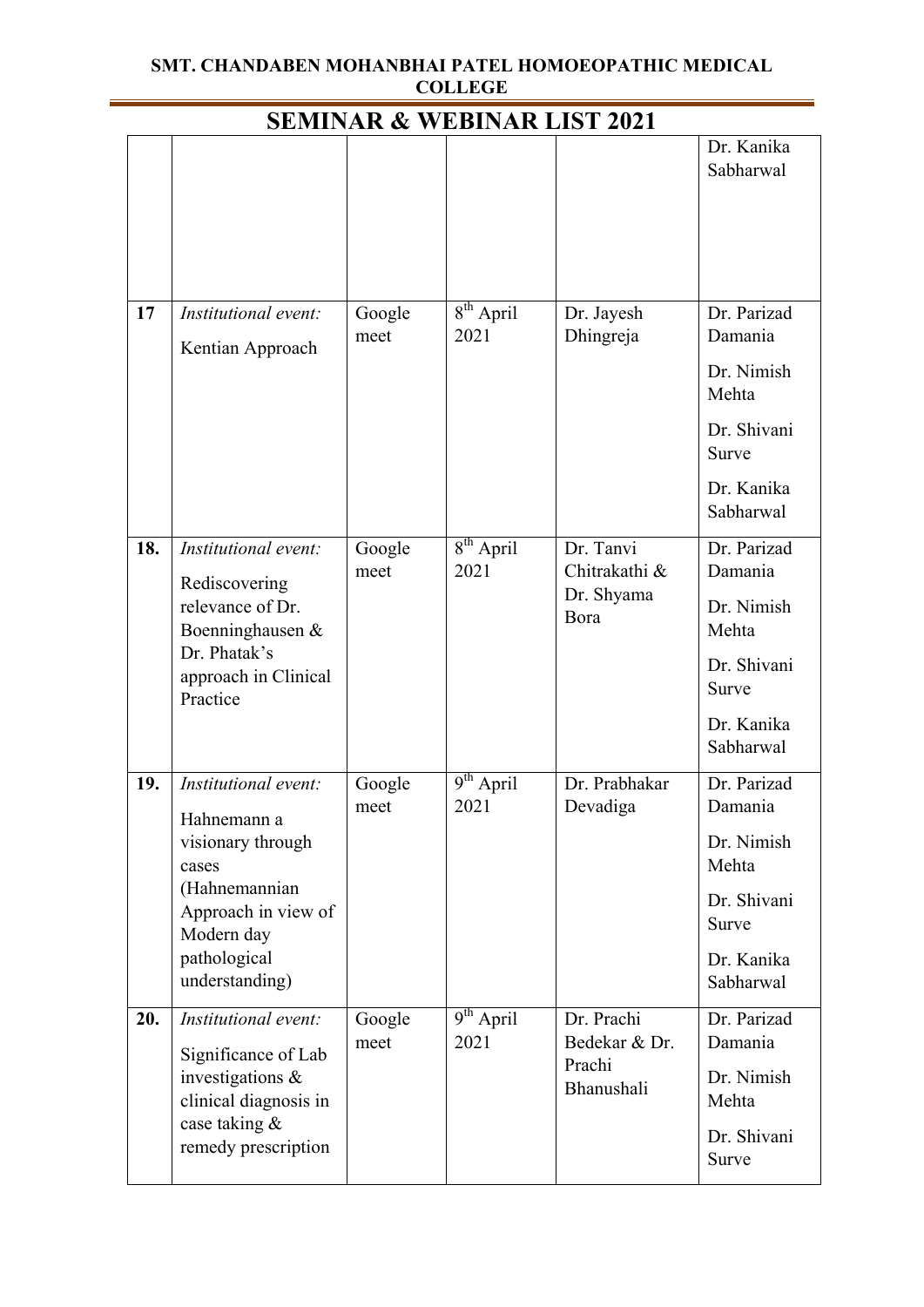#### **SMT. CHANDABEN MOHANBHAI PATEL HOMOEOPATHIC MEDICAL COLLEGE** <u> 1989 - Johann Barbara, martxa a</u>

|     | <b>SEMINAR &amp; WEBINAR LIST 2021</b>                                                                                  |                |                     |                            |                                                                                                  |  |  |
|-----|-------------------------------------------------------------------------------------------------------------------------|----------------|---------------------|----------------------------|--------------------------------------------------------------------------------------------------|--|--|
|     |                                                                                                                         |                |                     |                            | Dr. Kanika<br>Sabharwal                                                                          |  |  |
| 21. | Institutional event:<br>Understanding the<br>influence of fandom<br>in identifying the<br>personality type &<br>remedy  | Google<br>meet | $9th$ April<br>2021 | Dr. Vanita<br>Johari       | Dr. Parizad<br>Damania<br>Dr. Nimish<br>Mehta<br>Dr. Shivani<br>Surve<br>Dr. Kanika<br>Sabharwal |  |  |
| 22. | Institutional event:<br>Insights into diverse<br>schools of<br>Homeopathy-Dr.<br>Sehgal, Dr. Vijaykar<br>& Dr. Sankaran | Google<br>meet | $9th$ April<br>2021 | Dr. Abhinandan<br>Hulamani | Dr. Parizad<br>Damania<br>Dr. Nimish<br>Mehta<br>Dr. Shivani<br>Surve<br>Dr. Kanika<br>Sabharwal |  |  |
| 23. | Institutional event:<br>Inspirations from the<br>life history of<br>Hahnemann & scope<br>for young<br>Homeopaths        | Google<br>meet | $9th$ April<br>2021 | Dr. Divya<br>Menon         | Dr. Parizad<br>Damania<br>Dr. Nimish<br>Mehta<br>Dr. Shivani<br>Surve<br>Dr. Kanika<br>Sabharwal |  |  |
| 24. | Institutional event:<br>Kentian Approach                                                                                | Google<br>meet | $9th$ April<br>2021 | Dr. Kiran Tiwari           | Dr. Parizad<br>Damania<br>Dr. Nimish<br>Mehta<br>Dr. Shivani<br>Surve                            |  |  |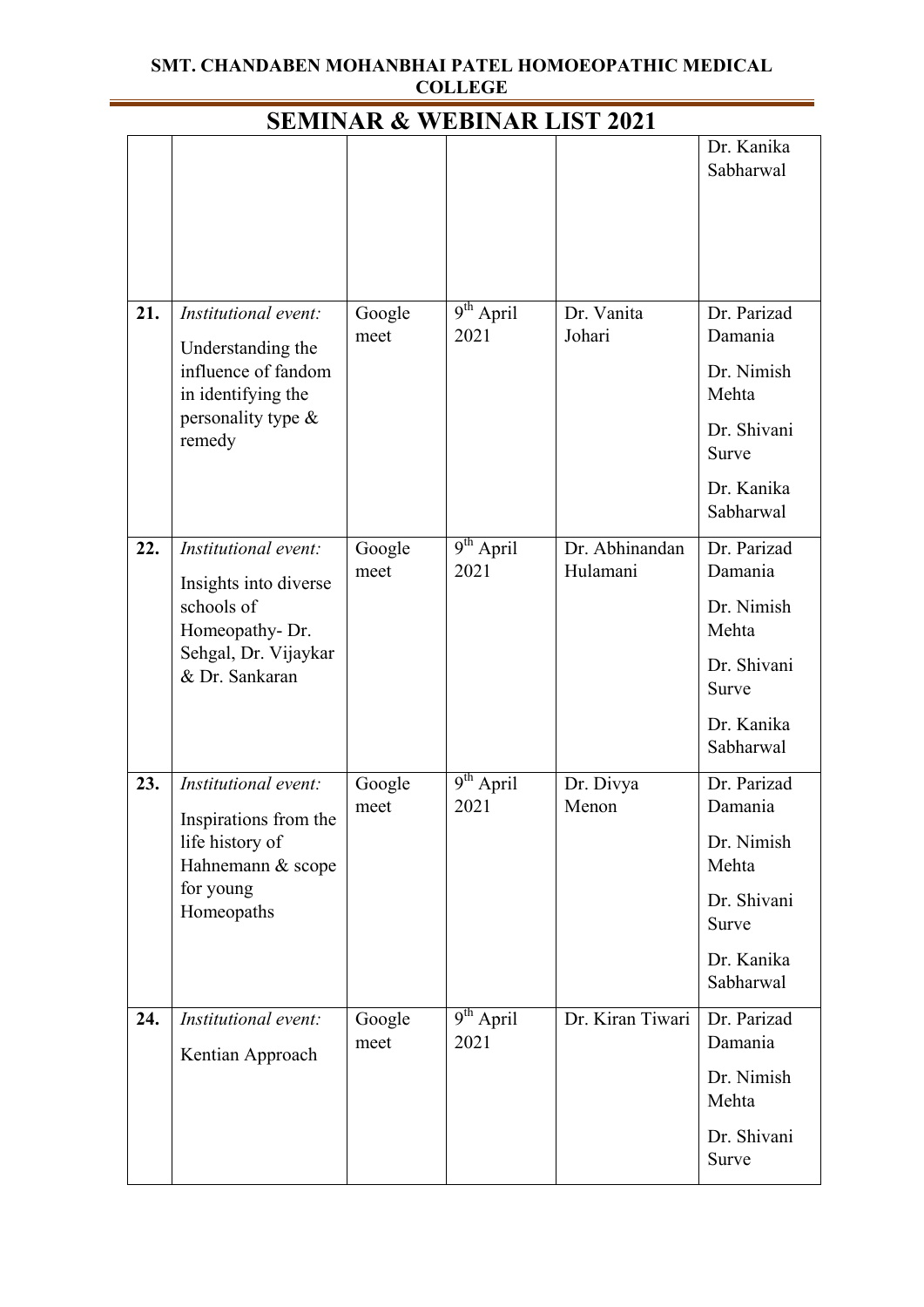#### **SMT. CHANDABEN MOHANBHAI PATEL HOMOEOPATHIC MEDICAL COLLEGE** <u> 1980 - Johann Barbara, martxa amerikan p</u>

 $\overline{\phantom{a}}$ 

| <b>SEMINAR &amp; WEBINAR LIST 2021</b> |                                                                                                             |                |                                                          |                                                                                                |                                                                                                  |  |
|----------------------------------------|-------------------------------------------------------------------------------------------------------------|----------------|----------------------------------------------------------|------------------------------------------------------------------------------------------------|--------------------------------------------------------------------------------------------------|--|
|                                        |                                                                                                             |                |                                                          |                                                                                                | Dr. Kanika<br>Sabharwal                                                                          |  |
| 25.                                    | Institutional event:<br>Tracing the path to<br>find personality<br>traits & remedies<br>through food habits | Google<br>meet | $9th$ April<br>2021                                      | Dr. Vidya<br>Arunachalam                                                                       | Dr. Parizad<br>Damania<br>Dr. Nimish<br>Mehta<br>Dr. Shivani<br>Surve<br>Dr. Kanika<br>Sabharwal |  |
| 26.                                    | Institutional event:<br>Kentian Approach                                                                    | Google<br>meet | $9th$ April<br>2021                                      | Dr. Neha Patel                                                                                 | Dr. Parizad<br>Damania<br>Dr. Nimish<br>Mehta<br>Dr. Shivani<br>Surve<br>Dr. Kanika<br>Sabharwal |  |
| 27.                                    | Institutional event:<br>Keynote address-<br>Hahnemann Day                                                   | Google<br>meet | $10^{th}$ April<br>2021                                  | Dr. Parizad<br>Damania                                                                         | Dr. Parizad<br>Damania<br>Dr. Nimish<br>Mehta<br>Dr. Shivani<br>Surve<br>Dr. Kanika<br>Sabharwal |  |
| 28.                                    | Class webinar:<br>Syllabus topics of<br>Organon                                                             | Google<br>meet | $5^{\text{th}}$ April-<br>20 <sup>th</sup> April<br>2021 | <b>II BHMS</b><br>students under<br>the guidance of<br>Dr. Prabhakar<br>Devadiga<br>Dr. Nimish |                                                                                                  |  |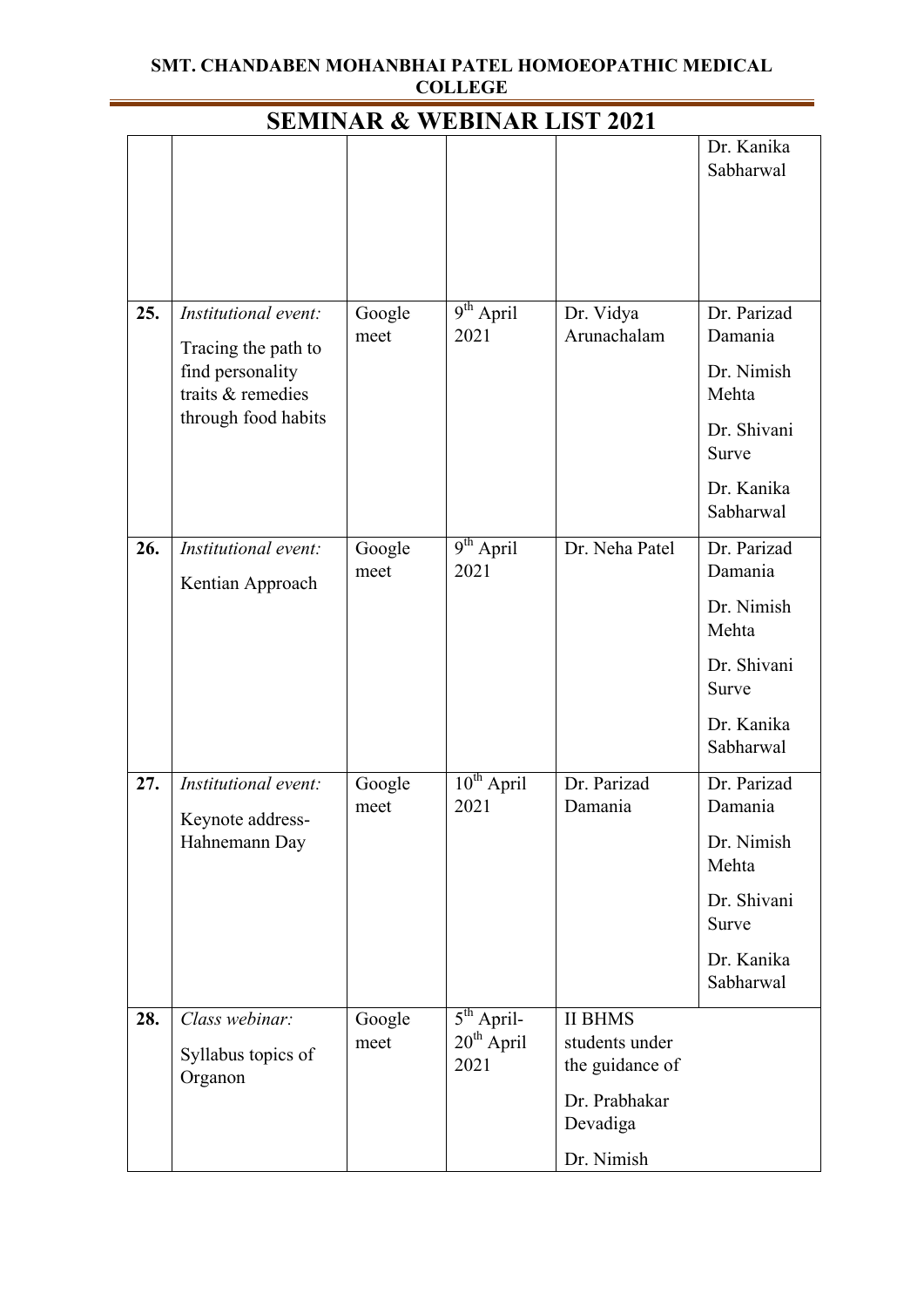#### **SMT. CHANDABEN MOHANBHAI PATEL HOMOEOPATHIC MEDICAL COLLEGE** <u> 1989 - Johann Barbara, martxa amerikan p</u>

 $\overline{\phantom{a}}$ 

|     |                                                                                                                                     |                                                 | <b>SEMINAR &amp; WEBINAR LIST 2021</b>    |                                                                                                                                    |
|-----|-------------------------------------------------------------------------------------------------------------------------------------|-------------------------------------------------|-------------------------------------------|------------------------------------------------------------------------------------------------------------------------------------|
|     |                                                                                                                                     |                                                 |                                           | Mehta<br>Dr. Jayesh<br>Dhingreja                                                                                                   |
| 29. | Class webinar:<br>BOH, IUGR, IUFD,<br>Rh Incompatibility,<br>Genital malignancy                                                     | Google<br>meet                                  | $11^{th}$ to $19^{th}$<br>May 2021        | <b>III BHMS</b><br>students under<br>the guidance of<br>Dr. Trupti M.<br>Deorukhkar<br>Dr. Kanika<br>Sabharwal                     |
| 30. | Class Webinar:<br>General Anatomy,<br>Superior & inferior<br>extremity                                                              | Google<br>meet                                  | $18^{th}$ to $26^{th}$<br>May 2021        | <b>IBHMS</b><br>students under<br>the guidance of<br>Dr. Sonal<br>Kothari<br>Dr. Shivani<br>Surve                                  |
| 31. | Class webinar &<br>seminar series:<br>History of Medicine<br>& case presentation<br>by students based on<br><b>Organon Concepts</b> | Google<br>meet<br>$\&$<br>Smt.<br><b>CMPHMC</b> | $12^{th}$ April to<br>$25th$ June<br>2021 | <b>IV BHMS</b><br>students under<br>the guidance of<br>Dr. Prabhakar<br>Devadiga<br>Dr. Nimish<br>Mehta<br>Dr. Jayesh<br>Dhingreja |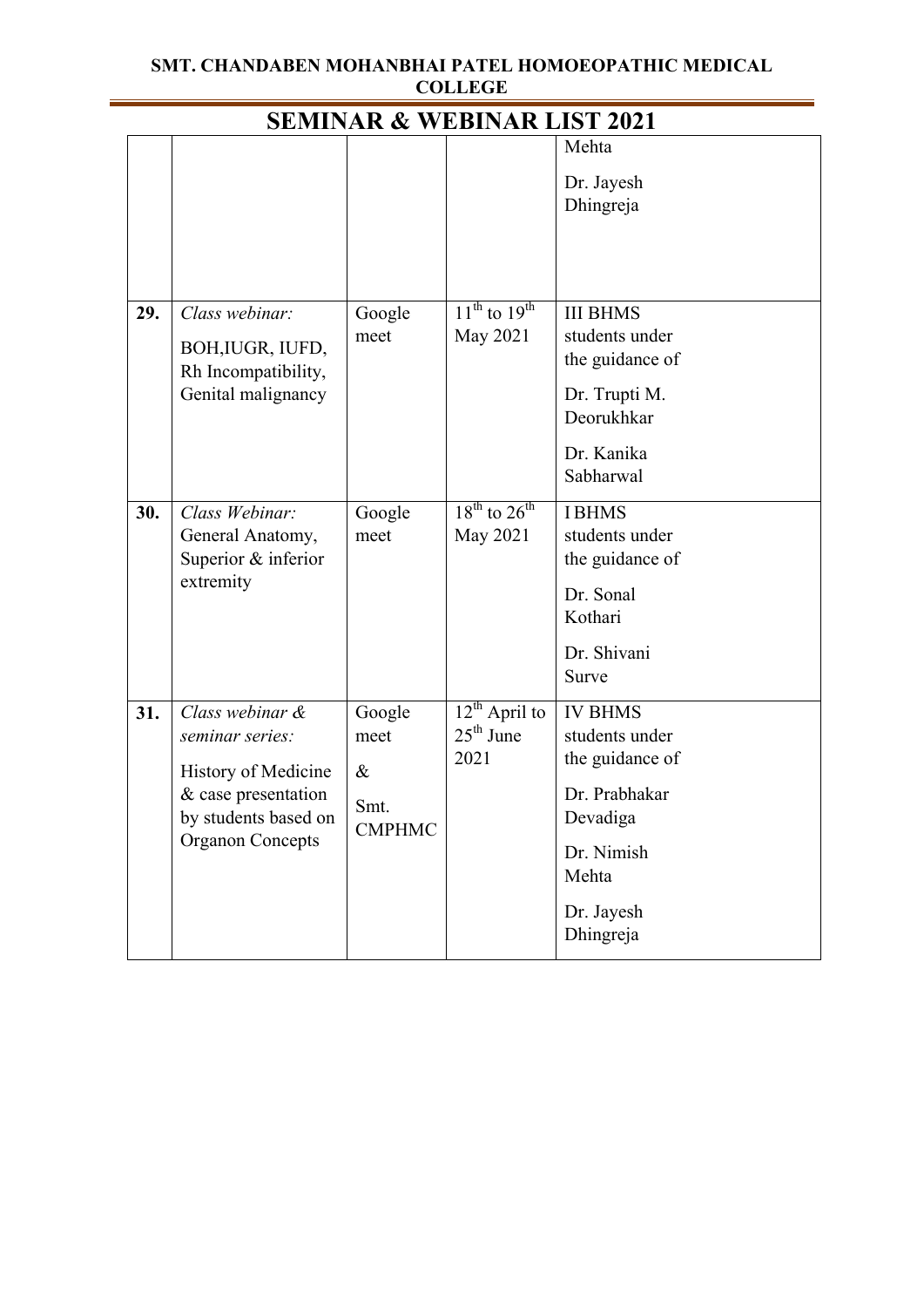# **SEMINAR & WEBINAR LIST 2021**

### **2. GUEST SPEAKERS**

| Sr.              | <b>Subject</b>                                                                                                      | <b>Place</b>   | <b>Date</b>                         | <b>Speaker</b>                                     | <b>Resource</b>                                                                                         |
|------------------|---------------------------------------------------------------------------------------------------------------------|----------------|-------------------------------------|----------------------------------------------------|---------------------------------------------------------------------------------------------------------|
| No.              |                                                                                                                     |                |                                     |                                                    | Person                                                                                                  |
| 1.               | Departmental<br>Webinar:<br>Unknown facts<br>about cancer &<br>cancer pain<br>management                            | Google<br>meet | $4^{\text{th}}$<br>February<br>2021 | Dr. Zubin<br>Marolia<br>Dr. Nimish<br>Shukla       | Dr. Nimish Shukla<br>Dr. Jenil Panthaki<br>Dr. Kiran Tiwari<br>Dr. Rupa Rao<br>Dr. Tanvi<br>Chitrakathi |
| 2.               | <b>Institutional</b><br>event:<br>Deciphering<br>Metaphoric<br>Meaning of<br>Rubrics                                | Google<br>meet | $3^{rd}$ March<br>2021              | Dr. Samir<br>Chaukkar                              | Dr. Parizad<br>Damania<br>Dr. Nimish Mehta<br>Dr. Shivani Surve<br>Dr. Kanika<br>Sabharwal              |
| 3.               | Departmental<br>webinar:<br>Covid 19 $&$ it's<br>implications in<br>pregnancy and<br>Gestational<br><b>Diabetes</b> | Google<br>meet | 9 <sup>th</sup> March<br>2021       | Dr. Falguni<br>Sanjanwala<br>Dr. Archana<br>Prabhu | Dr. Trupti<br>Deorukhkar<br>Dr. Kanika<br>Sabharwal                                                     |
| $\overline{4}$ . | Departmental<br>webinar:<br><b>HIV</b>                                                                              | Google<br>meet | 1 <sup>st</sup><br>December<br>2021 | Dr. Girish<br>Trivedi                              | Dr. Rupa Rao<br>Dr. Tanvi<br>Chitrakathi<br>Dr. Nimish Shukla<br>Dr. Jenil Panthaki<br>Dr. Kiran Tiwari |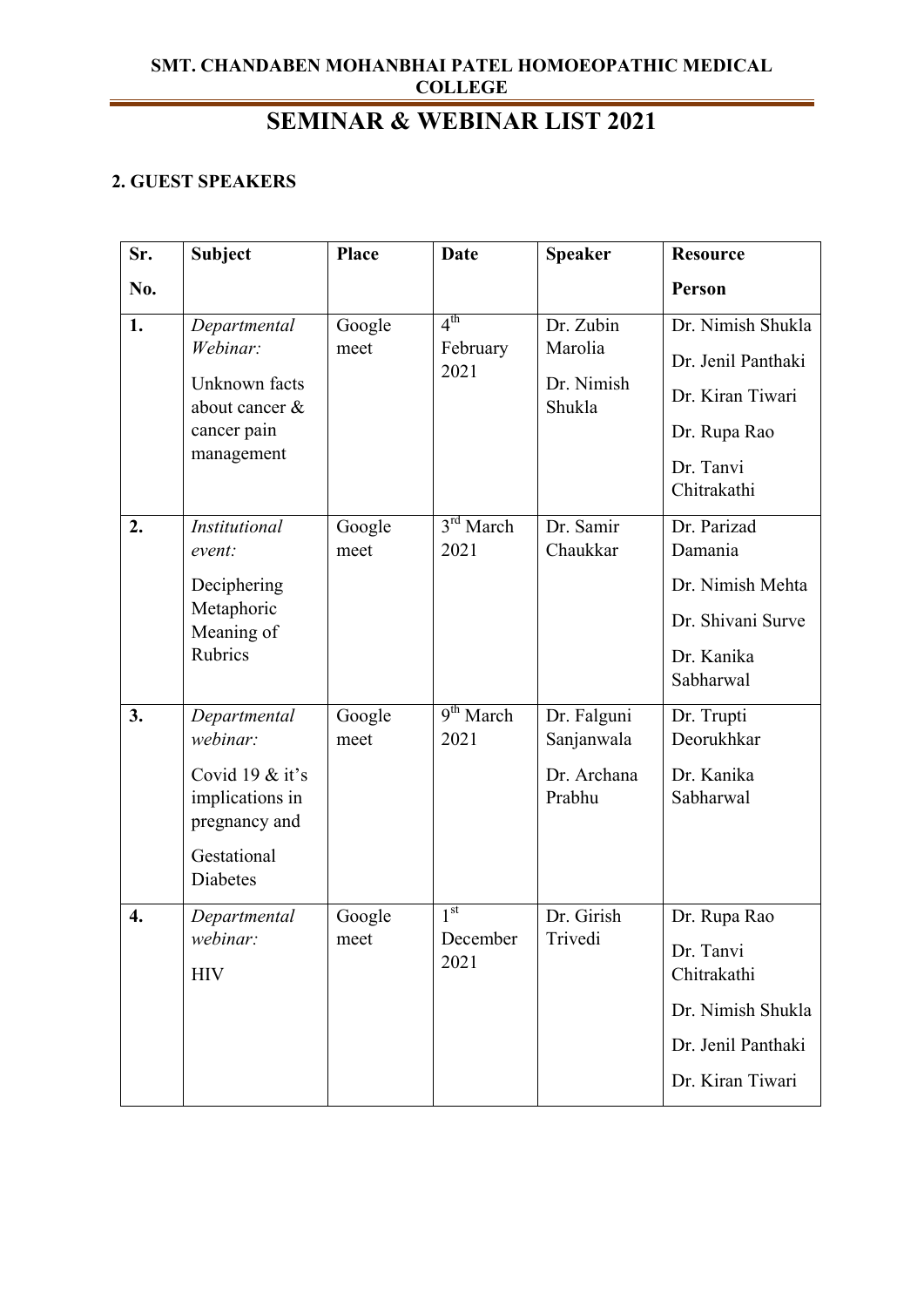## **SEMINAR & WEBINAR LIST 2021**

#### **3. WORKSHOP**

| Sr. | <b>Subject</b>                                                | Place  | Date             | <b>Speaker</b> | <b>Resource</b>                                     |
|-----|---------------------------------------------------------------|--------|------------------|----------------|-----------------------------------------------------|
| No. |                                                               |        |                  |                | Person                                              |
| 1.  | Institutional                                                 | Google | 27 <sup>th</sup> | Dr. Rakesh     | Dr. Parizad                                         |
|     | event:                                                        | meet   | January          | Gupta          | Damania                                             |
|     | Medicolegal<br>Training $\&$<br>Workshop on<br>Cause of Death |        | 2021             |                | Dr. Nimish Mehta<br>Dr. Shivani Surve<br>Dr. Kanika |
|     |                                                               |        |                  |                | Sabharwal                                           |
| 2.  | Institutional                                                 | Google | $13^{\text{th}}$ | Dr. Rakesh     | Dr. Parizad                                         |
|     | event:                                                        | meet   | October          | Gupta          | Damania                                             |
|     | Cause of Death<br>Workshop                                    |        | 2021             |                | Dr. Nimish Mehta                                    |
|     |                                                               |        |                  | Dr. Prachi     | Dr. Shivani Surve                                   |
|     |                                                               |        |                  | Singh          | Dr. Kanika<br>Sabharwal                             |

#### **4. CME**

| Sr. | <b>Subject</b>                                                | <b>Place</b>   | Date               | <b>Speaker</b>              | <b>Resource</b> |
|-----|---------------------------------------------------------------|----------------|--------------------|-----------------------------|-----------------|
| No. |                                                               |                |                    |                             | Person          |
| 1.  | Departmental<br>webinar:                                      | Google<br>meet | $17th$ May<br>2021 | Dr. Prachi<br>Bedekar       |                 |
|     | Covid<br>appropriate<br>behaviour<br>amongst the<br>community |                |                    | Dr. Prachi<br>Bhanushali    |                 |
| 2.  | Departmental<br>webinar:<br>Menstrual<br>Hygiene<br>Awareness | Google<br>meet | $28th$ May<br>2021 | Dr. Trupti M.<br>Deorukhkar |                 |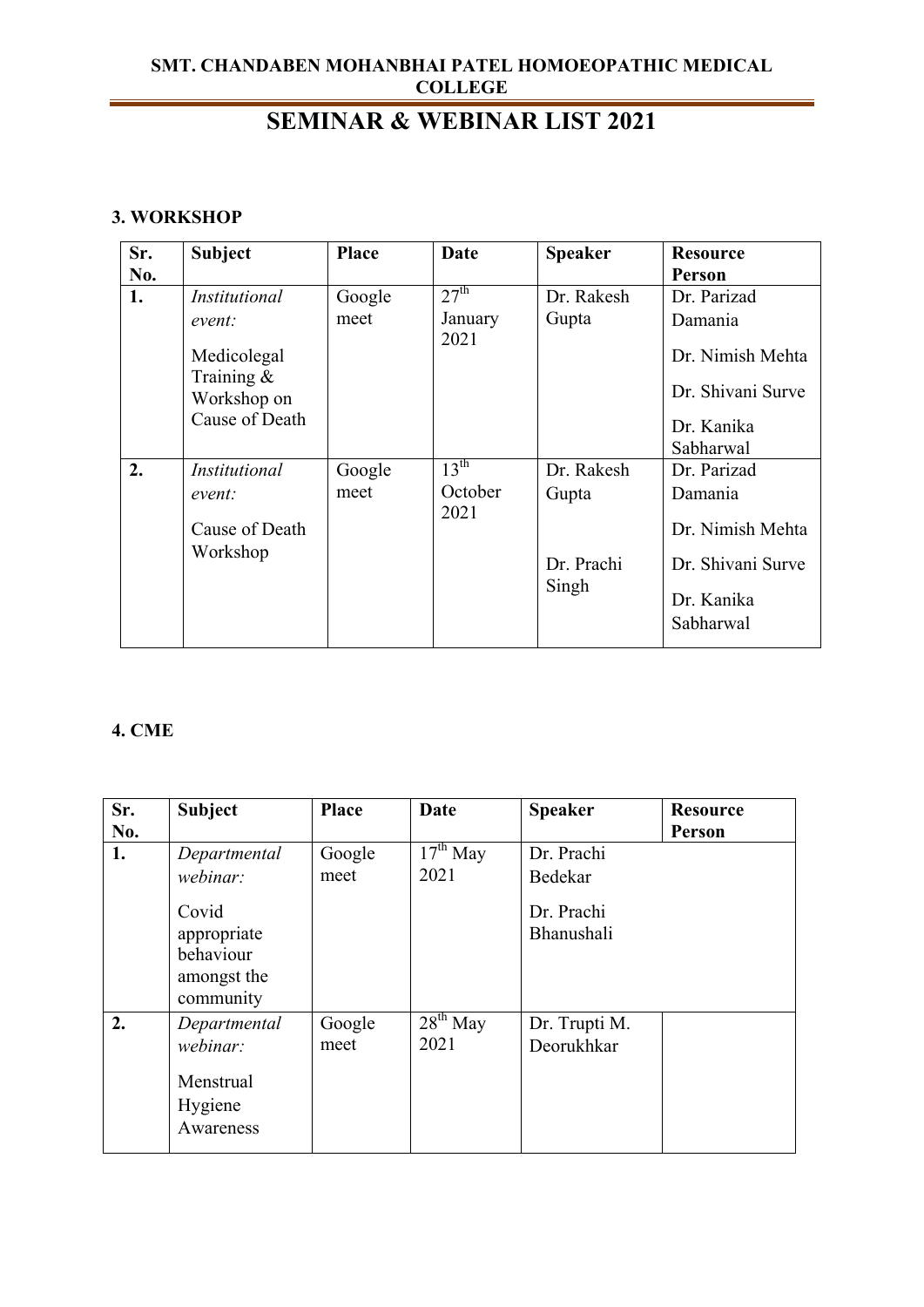|                  | COLLEGE                                                                                                |                       |                                               |                                                                                                                                    |                                            |  |  |  |
|------------------|--------------------------------------------------------------------------------------------------------|-----------------------|-----------------------------------------------|------------------------------------------------------------------------------------------------------------------------------------|--------------------------------------------|--|--|--|
|                  |                                                                                                        |                       |                                               | <b>SEMINAR &amp; WEBINAR LIST 2021</b>                                                                                             |                                            |  |  |  |
| 3.               | Departmental<br>webinar:<br>Tobacco de-<br>addiction                                                   | Google<br>meet        | $31st$ May<br>2021                            | Dr. Rohan<br><b>Bartake</b>                                                                                                        | Dr. Rakesh<br>Gupta<br>Dr. Prachi<br>Singh |  |  |  |
| $\overline{4}$ . | Departmental<br>seminar:<br>Differential<br>Diagnosis of<br>Respiratory<br>Diseases: An<br>Edutainment | Smt.<br><b>CMPHMC</b> | $24^{th}$ August<br>2021                      | <b>IV BHMS</b><br>students under<br>the guidance of<br>Dr. Nimish<br>Shukla<br>Dr. Jenil<br>Panthaki<br>Dr. Kiran Tiwari           |                                            |  |  |  |
| 5.               | Departmental<br>seminar:<br><b>Basics of Bach</b><br>Flower<br>Remedies                                | Smt.<br><b>CMPHMC</b> | $6^{th}$ -13 <sup>th</sup><br>October<br>2021 | <b>IV BHMS</b><br>students under<br>the guidance of<br>Dr. Vanita Johari<br>Dr. Abhinandan<br>Hulamani<br>Dr. Vidya<br>Arunachalam |                                            |  |  |  |
| 6.               | Departmental<br>seminar:<br>Edutainment on<br>Repertory topics                                         | Smt.<br><b>CMPHMC</b> | $29th$ October<br>2021                        | <b>IV BHMS</b><br>students under<br>the guidance of<br>Dr. Kamlesh<br>Mehta<br>Dr. Gausia<br>Sayed                                 |                                            |  |  |  |

Dr. Neha Patel

### **SMT. CHANDABEN MOHANBHAI PATEL HOMOEOPATHIC MEDICAL COLLEGE**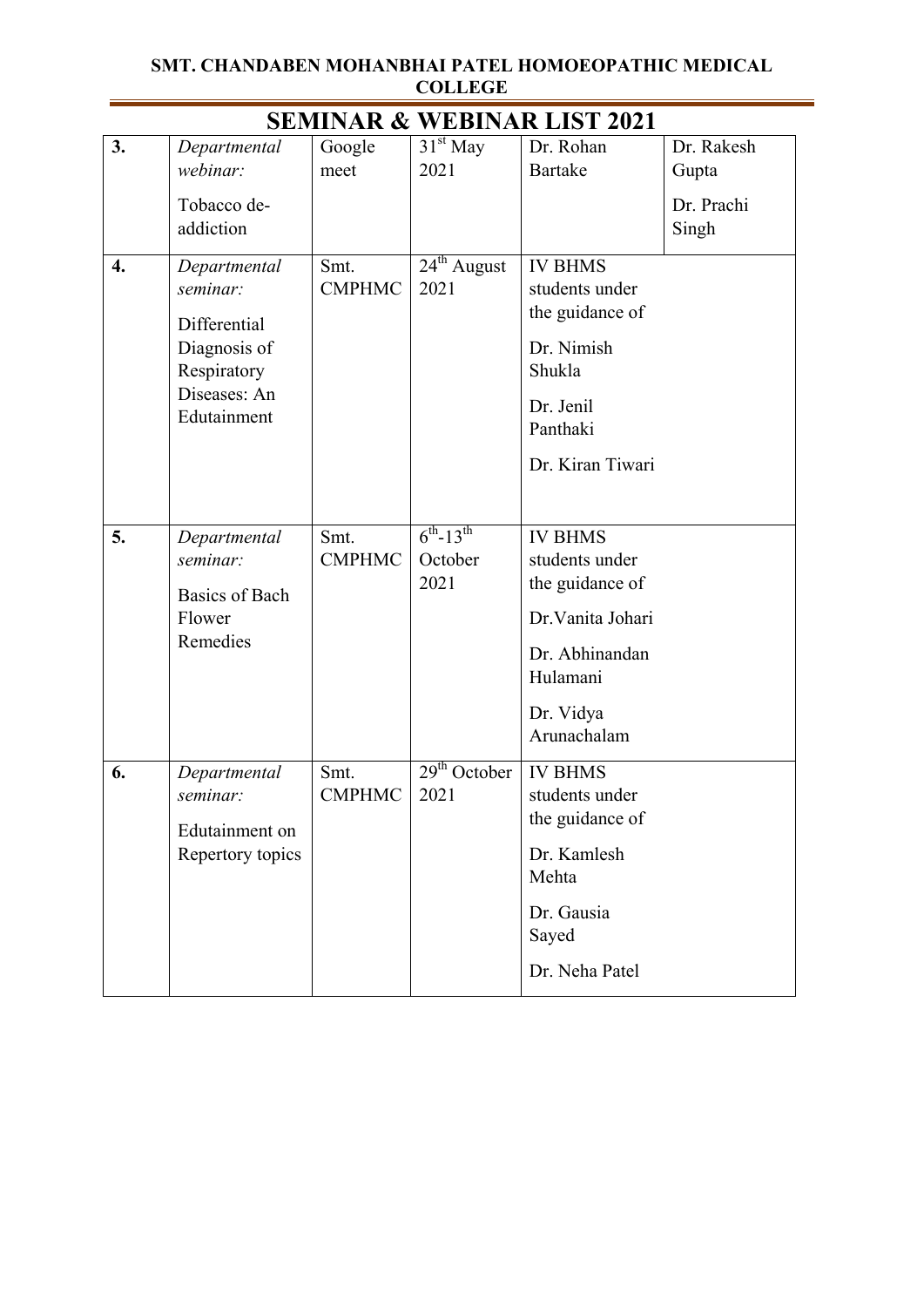# **SEMINAR & WEBINAR LIST 2021**

#### **5. SEMINARS**

| Sr.              |                                 | <b>Subject</b>    |                           | <b>Place</b>          |                                        | <b>Date</b>                        |                               | <b>Speaker</b>  |                                            | <b>Resource</b>                     |
|------------------|---------------------------------|-------------------|---------------------------|-----------------------|----------------------------------------|------------------------------------|-------------------------------|-----------------|--------------------------------------------|-------------------------------------|
| No.              |                                 |                   |                           |                       |                                        |                                    |                               |                 |                                            | Person                              |
| 1.               | Class<br>webinar:               |                   |                           | Google<br>meet        |                                        | $18^{th}$                          | January to                    | of              |                                            | II BHMS students under the guidance |
|                  |                                 |                   | Haematology               |                       |                                        |                                    | $8^{\text{th}}$<br>February   |                 | Dr. Prachi Bedekar                         |                                     |
|                  |                                 |                   |                           |                       |                                        | 2021                               |                               |                 | Dr. Prachi Bhanushali                      |                                     |
| 2.               | Class<br>seminar:               |                   | Smt.                      | <b>CMPHMC</b>         |                                        | $21^{st}$ & $22^{nd}$<br>June 2021 |                               | Dr. Divya Menon |                                            |                                     |
|                  | Action<br>Potential of<br>Drugs |                   |                           |                       |                                        |                                    |                               |                 |                                            |                                     |
| 3.               | Departmental<br>seminar:        |                   |                           | Smt.                  | $9^{th}$ July<br><b>CMPHMC</b><br>2021 |                                    |                               | Dr. Neha Patel  |                                            |                                     |
|                  | Research<br>Methodology         |                   |                           |                       |                                        |                                    |                               |                 |                                            |                                     |
| $\overline{4}$ . |                                 | Class<br>seminar: |                           | Smt.<br><b>CMPHMC</b> |                                        | $25th$ June<br>2021                |                               | of              |                                            | IV BHMS students under the guidance |
|                  |                                 |                   | Case taking in            |                       |                                        |                                    |                               |                 | Dr. Prabhakar Devadiga                     |                                     |
|                  | group                           |                   | Paediatric age            |                       |                                        |                                    |                               |                 | Dr. Nimish Mehta                           |                                     |
|                  |                                 |                   |                           |                       |                                        |                                    |                               |                 | Dr. Jayesh Dhingreja                       |                                     |
|                  | 5.                              |                   | Class                     |                       | Smt.<br><b>CMPHMC</b>                  |                                    | $2nd$ July                    |                 | IV BHMS students under the<br>guidance of  |                                     |
|                  |                                 |                   | seminar:                  |                       |                                        |                                    | 2021<br>$9^{th}$ July         |                 | Dr. Prabhakar Devadiga<br>Dr. Nimish Mehta |                                     |
|                  |                                 |                   | Surgical<br>cases in      |                       |                                        |                                    | 2021                          |                 |                                            |                                     |
|                  |                                 |                   | Children                  |                       |                                        |                                    | $24^{\text{th}}$ July         |                 | Dr. Jayesh Dhingreja                       |                                     |
|                  |                                 |                   | Case taking<br>in Chronic |                       |                                        |                                    | 2021                          |                 |                                            |                                     |
|                  |                                 |                   | cases                     |                       |                                        |                                    | $30^{\text{th}}$ July<br>2021 |                 |                                            |                                     |
|                  |                                 |                   | Scars and                 |                       |                                        |                                    |                               |                 |                                            |                                     |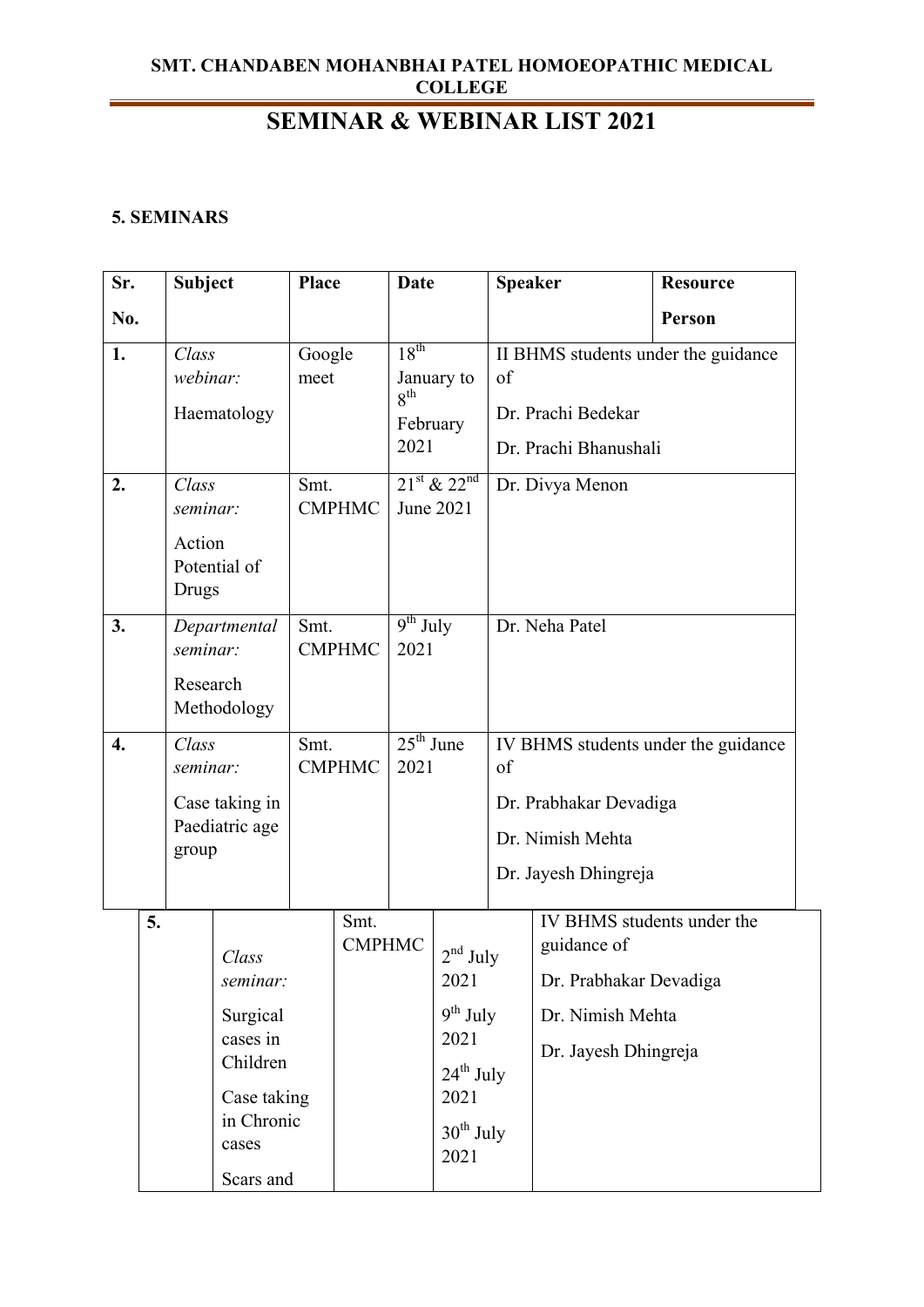$\equiv$ 

| <b>SEMINAR &amp; WEBINAR LIST 2021</b> |                                                                                                 |                       |                                                                                |                                                                                                                 |  |  |  |
|----------------------------------------|-------------------------------------------------------------------------------------------------|-----------------------|--------------------------------------------------------------------------------|-----------------------------------------------------------------------------------------------------------------|--|--|--|
|                                        | Homeopathy<br>Drug<br>repetition in<br>Chronic<br>diseases                                      |                       |                                                                                |                                                                                                                 |  |  |  |
| 6.                                     | Departmental<br>seminar:<br>Emerging $\&$<br>re-emerging<br>Infectious<br>Disease<br>(Covid 19) | Smt.<br><b>CMPHMC</b> | $11^{\text{th}}$<br>August<br>2021                                             | IV BHMS students under the<br>guidance of<br>Dr. Rupa Rao & Dr. Tanvi<br>Chitrakathi                            |  |  |  |
| 7.                                     | Departmental<br>seminar:<br>Organ<br>Donation-A<br>Ray of Hope                                  | Smt.<br><b>CMPHMC</b> | $13^{\text{th}}$<br>August<br>2021                                             | I BHMS students under the<br>guidance of<br>Dr. Sonal Kothari<br>Dr. Shivani Surve<br>Dr. Anuja Sheth           |  |  |  |
| 8.                                     | Class<br>seminar:<br>Pharmaceutic<br>S                                                          | Smt.<br><b>CMPHMC</b> | $25^{th} - 31^{st}$<br>August<br>2021                                          | I BHMS students under the<br>guidance of<br>Dr. Parizad Damania<br>Dr. Sumit Goel<br>Dr. Divya Menon            |  |  |  |
| 9.                                     | Class<br>seminar:<br>Industry-<br>Academia<br>Collaboration<br>- Industrial<br>Pharmacy         | Smt.<br><b>CMPHMC</b> | $31^{st}$<br>August<br>2021                                                    | Dr. Parizad Damania                                                                                             |  |  |  |
| 10.                                    | Class<br>seminar:<br>Posology in<br>chronic<br>diseases<br>Psychosomati<br>c symptoms           | Smt.<br><b>CMPHMC</b> | $6th$ August<br>2021<br>$13^{\text{th}}$<br>August<br>2021<br>$20^{\text{th}}$ | IV BHMS students under the<br>guidance of<br>Dr. Prabhakar Devadiga<br>Dr. Nimish Mehta<br>Dr. Jayesh Dhingreja |  |  |  |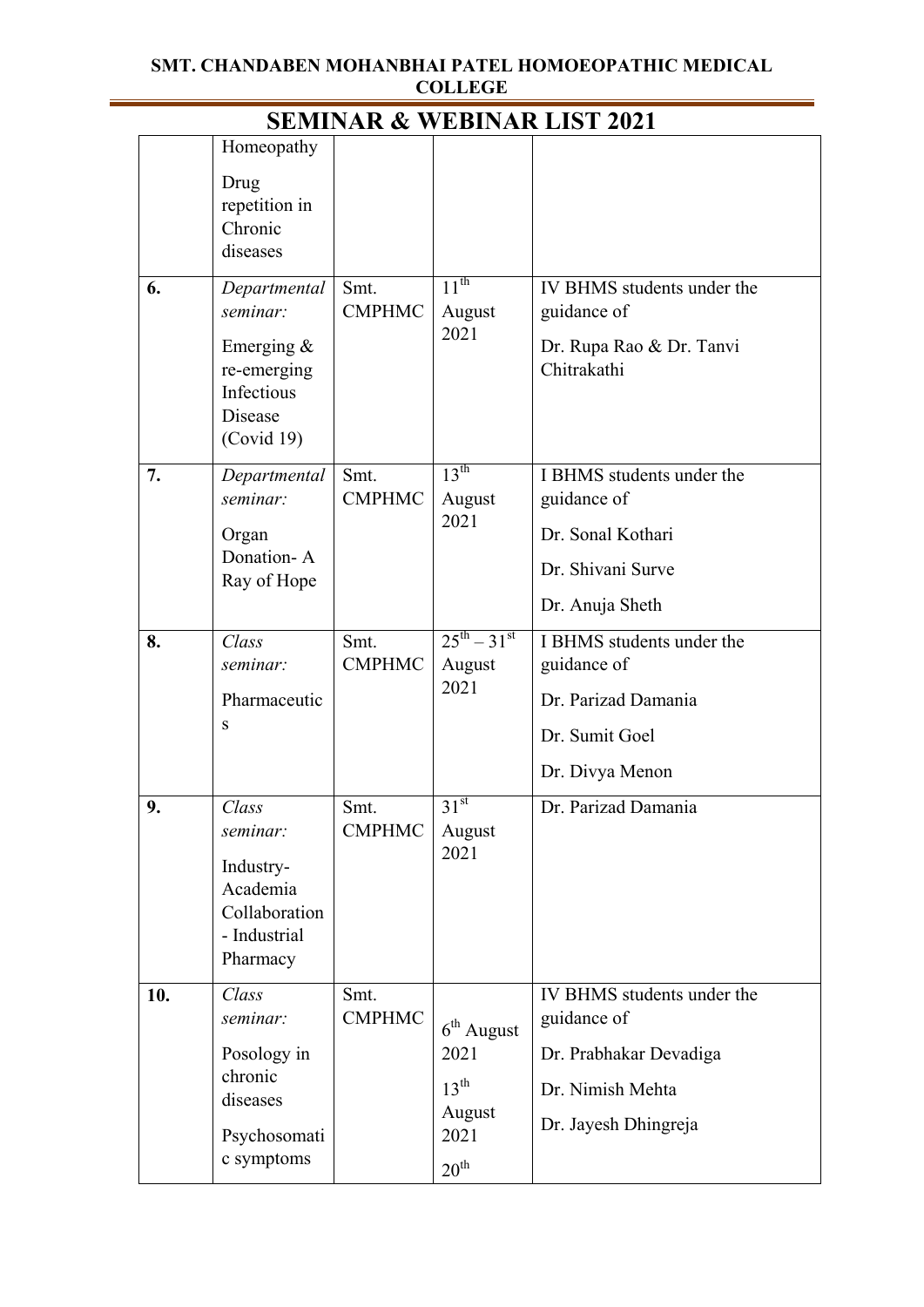|     |                                                                                                                                                                       |                       |                                                                                                                        | <b>SEMINAR &amp; WEBINAR LIST 2021</b>                                                                          |
|-----|-----------------------------------------------------------------------------------------------------------------------------------------------------------------------|-----------------------|------------------------------------------------------------------------------------------------------------------------|-----------------------------------------------------------------------------------------------------------------|
|     | Structural<br>disorders<br>Orthopaedic<br>cases                                                                                                                       |                       | August<br>2021<br>27 <sup>th</sup><br>August<br>2021                                                                   |                                                                                                                 |
| 11. | Class<br>seminar:<br>Topics of<br>Abdomen &<br><b>HFN</b>                                                                                                             | Smt.<br><b>CMPHMC</b> | $8^{th}$ -14 <sup>th</sup><br>September<br>2021                                                                        | I BHMS students under the<br>guidance of<br>Dr. Sonal Kothari<br>Dr. Shivani Surve<br>Dr. Anuja Sheth           |
| 12. | Class<br>seminar:<br>Vehicles                                                                                                                                         | Smt.<br><b>CMPHMC</b> | $17^{th}$ - $23^{rd}$<br>September<br>2021                                                                             | I BHMS students under the<br>guidance of<br>Dr. Parizad Damania<br>Dr. Sumit Goel<br>Dr. Divya Menon            |
| 13. | Class<br>seminar:<br>So called<br>Incurable<br>cases<br>Approach in<br>Chronic<br>Cases with<br>poor<br>prognosis<br>Importance<br>of<br>classification<br>of disease | Smt.<br><b>CMPHMC</b> | 3 <sup>rd</sup><br>September<br>2021<br>$17^{\text{th}}$<br>September<br>2021<br>$24^{\text{th}}$<br>September<br>2021 | IV BHMS students under the<br>guidance of<br>Dr. Prabhakar Devadiga<br>Dr. Nimish Mehta<br>Dr. Jayesh Dhingreja |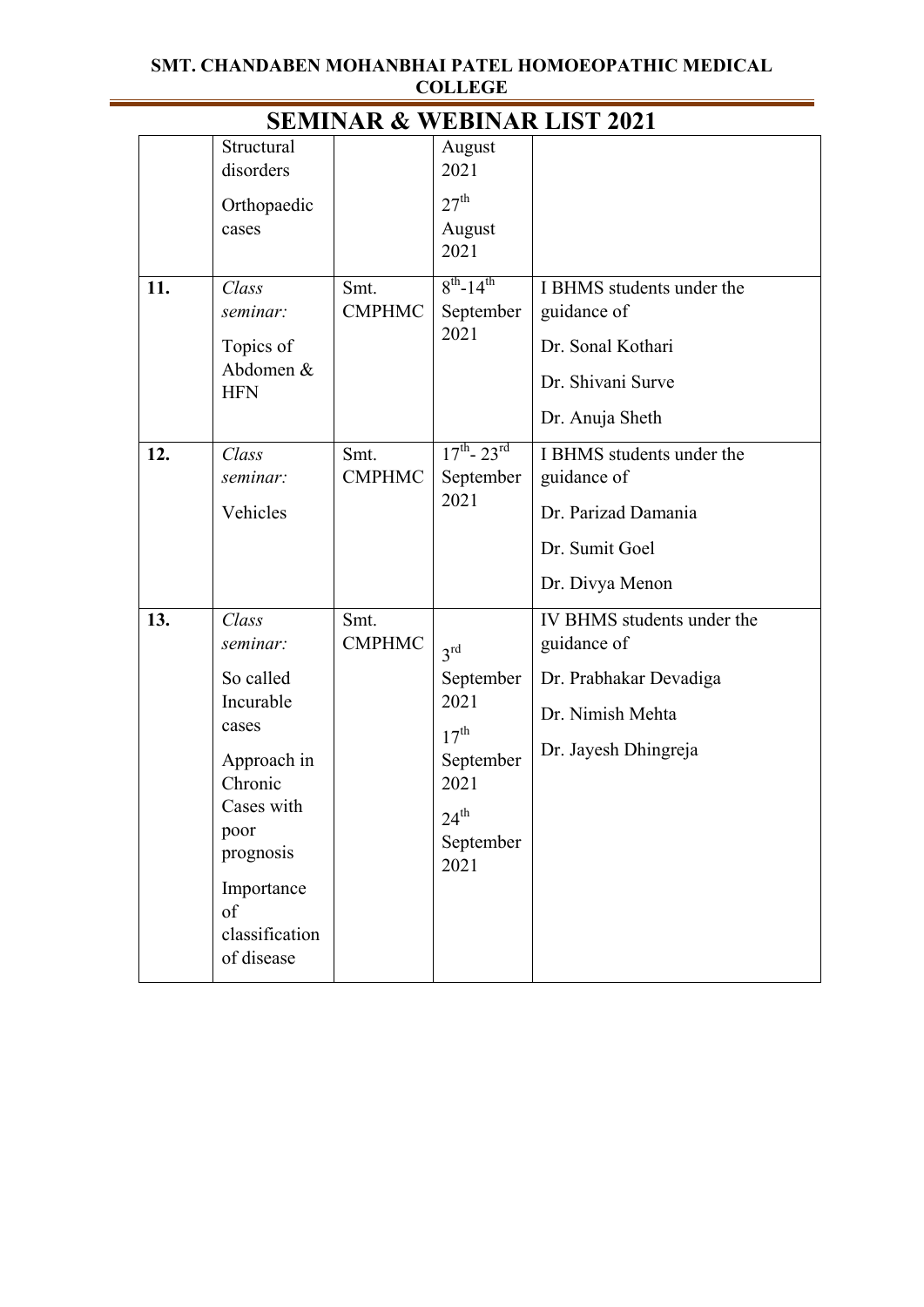| 14  | <b>Institutional</b>                                                                                                                                                                   | Google                | $6^{\text{th}}$                          | Dr. Prachi Bedekar                                                                                             | Dr. Parizad                                              |
|-----|----------------------------------------------------------------------------------------------------------------------------------------------------------------------------------------|-----------------------|------------------------------------------|----------------------------------------------------------------------------------------------------------------|----------------------------------------------------------|
|     | event:<br>Research                                                                                                                                                                     | meet                  | October<br><b>COLLEGE</b>                | SMT. CHANDABEN MOHANBHAI PATEL HOMOEOPATHIC MEDICAL                                                            | Damania<br>Dr. Nimish                                    |
|     |                                                                                                                                                                                        |                       |                                          | Methodology SEMINAR & WEBINAR LIST 2021                                                                        | Mehta<br>Dr. Shivani<br>Surve<br>Dr. Kanika<br>Sabharwal |
| 15. | Class<br>seminar:<br>Human<br>Values                                                                                                                                                   | Smt.<br><b>CMPHMC</b> | $11^{\text{th}}$<br>October<br>2021      | Dr. Silloo Patel<br>Dr. Avishkar<br>Zagday<br>Dr. Shyama Gaja                                                  |                                                          |
| 16. | Class<br>seminar:<br>Endocrinal,<br>CVS,<br>Respiratory,<br>Renal,<br>Haematology,<br>Reproductive,<br>GIT, Special<br>senses,<br>General<br>Physiology &<br>Temperature<br>Regulation | Smt.<br><b>CMPHMC</b> | $13^{th}$ & $14^{th}$<br>October<br>2021 | I BHMS students<br>under the guidance<br>of<br>Dr. Silloo Patel<br>Dr. Avishkar<br>Zagday<br>Dr. Shyama Gaja   |                                                          |
| 17. | Departmental<br>seminar:<br>Implementati<br>on & Utility<br>of Cross<br>repertorizatio<br>n                                                                                            | Smt.<br><b>CMPHMC</b> | $28^{\text{th}}$<br>October<br>2021      | <b>IV BHMS</b> students<br>under the guidance<br>of<br>Dr. Kamlesh Mehta<br>Dr. Gausia Sayed<br>Dr. Neha Patel |                                                          |
| 18. | Departmental<br>seminar:<br>PharmaQ<br>2021                                                                                                                                            | Smt.<br><b>CMPHMC</b> | $28^{\text{th}}$<br>October<br>2021      | Dr. Parizad<br>Damania<br>Dr. Sumit Goel<br>Dr. Divya Menon                                                    |                                                          |
| 19. | Departmental<br>seminar:<br><b>Body Quest</b>                                                                                                                                          | Smt.<br><b>CMPHMC</b> | 29 <sup>th</sup><br>October<br>2021      | Dr. Sonal Kothari<br>Dr. Shivani Surve<br>Dr. Anuja Sheth                                                      |                                                          |
| 20. | Class                                                                                                                                                                                  | Smt.                  |                                          | <b>IV BHMS</b> students                                                                                        |                                                          |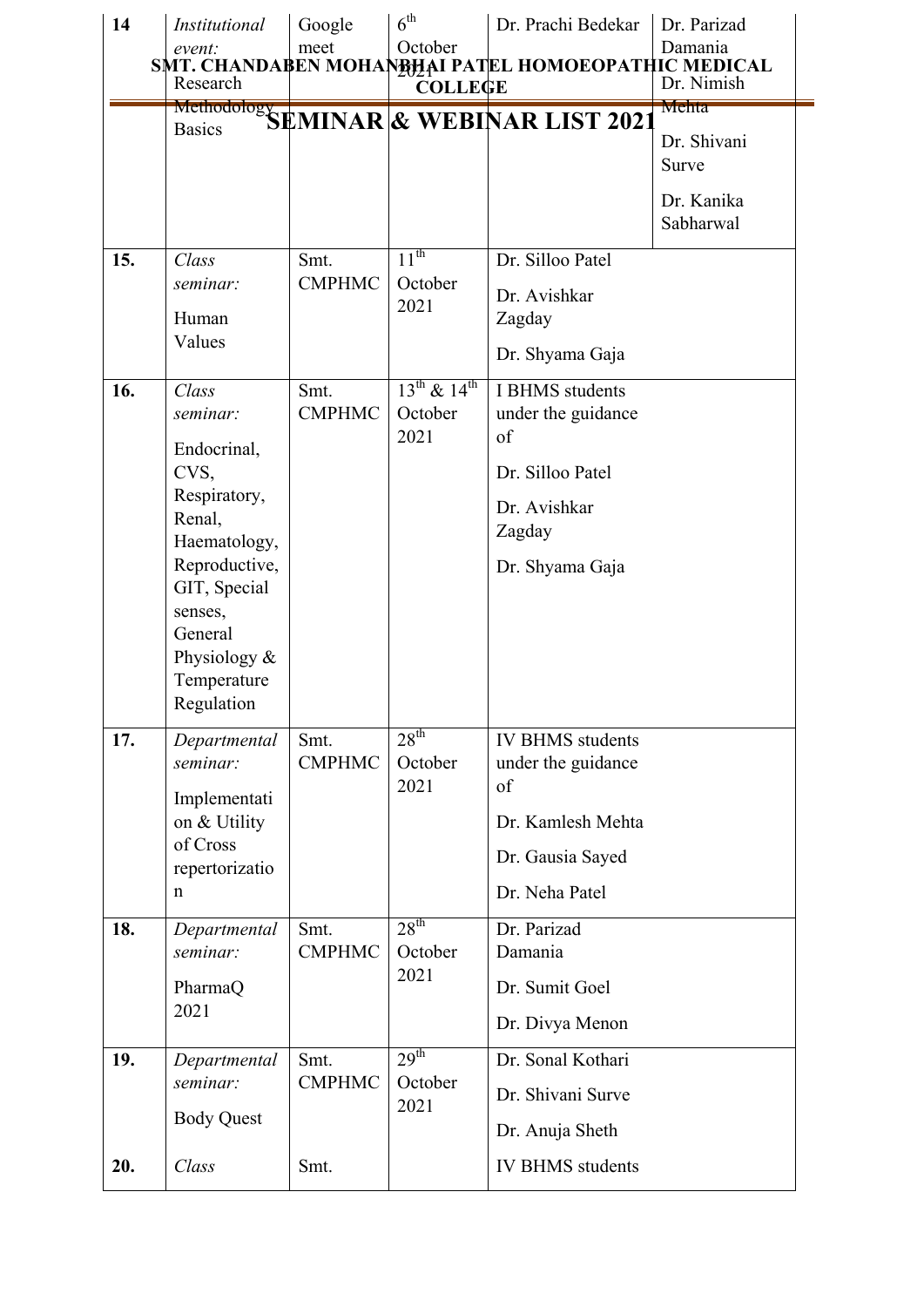|     |                           |               |                       | <b>SEMINAR &amp; WEBINAR LIST 2021</b> |
|-----|---------------------------|---------------|-----------------------|----------------------------------------|
|     | seminar:                  | <b>CMPHMC</b> | $8^{\text{th}}$       | under the guidance                     |
|     | Different                 |               | October               | of                                     |
|     | ways of                   |               | 2021                  | Dr. Prabhakar                          |
|     | forming                   |               | $12^{th}$             | Devadiga                               |
|     | Totality                  |               | October               | Dr. Nimish Mehta                       |
|     | Importance of             |               | 2021                  |                                        |
|     | Antimiasmati              |               | $13^{\text{th}}$      | Dr. Jayesh                             |
|     | c/                        |               | October               | Dhingreja                              |
|     | Constitutional            |               | 2021                  |                                        |
|     | medicine                  |               | $20^{\text{th}}$      |                                        |
|     | Importance of             |               | October               |                                        |
|     | law of                    |               | 2021                  |                                        |
|     | Minimum                   |               | $21^{st}$             |                                        |
|     | Law of                    |               | October               |                                        |
|     | Quantity &                |               | 2021                  |                                        |
|     | Quality                   |               | $22^{nd}$             |                                        |
|     | Suppression               |               | October               |                                        |
|     | and its                   |               | 2021                  |                                        |
|     | management                |               |                       |                                        |
|     |                           |               | $23^{\text{rd}}$      |                                        |
|     | Metabolic                 |               | October               |                                        |
|     | disorders &<br>Homeopathy |               | 2021                  |                                        |
|     |                           |               | $26^{\text{th}}$      |                                        |
|     | Communicati               |               | October               |                                        |
|     | on skills in              |               | 2021                  |                                        |
|     | case                      |               | 30 <sup>th</sup>      |                                        |
|     | management                |               | October               |                                        |
|     | Importance of             |               | 2021                  |                                        |
|     | Diagnosis in              |               |                       |                                        |
|     | Management                |               |                       |                                        |
|     | of cases                  |               |                       |                                        |
|     | Effect of                 |               |                       |                                        |
|     | diagnosis on              |               |                       |                                        |
|     | prescription              |               |                       |                                        |
|     | Management                |               |                       |                                        |
|     | of Acute Flare            |               |                       |                                        |
|     | ups of illness            |               |                       |                                        |
| 21. | Class                     | Smt.          | $18^{th}$ & $23^{rd}$ | <b>III BHMS</b> students               |
|     | seminar:                  | <b>CMPHMC</b> | November              | under the guidance                     |
|     | Suppression               |               | 2021                  | of Dr. Prabhakar                       |